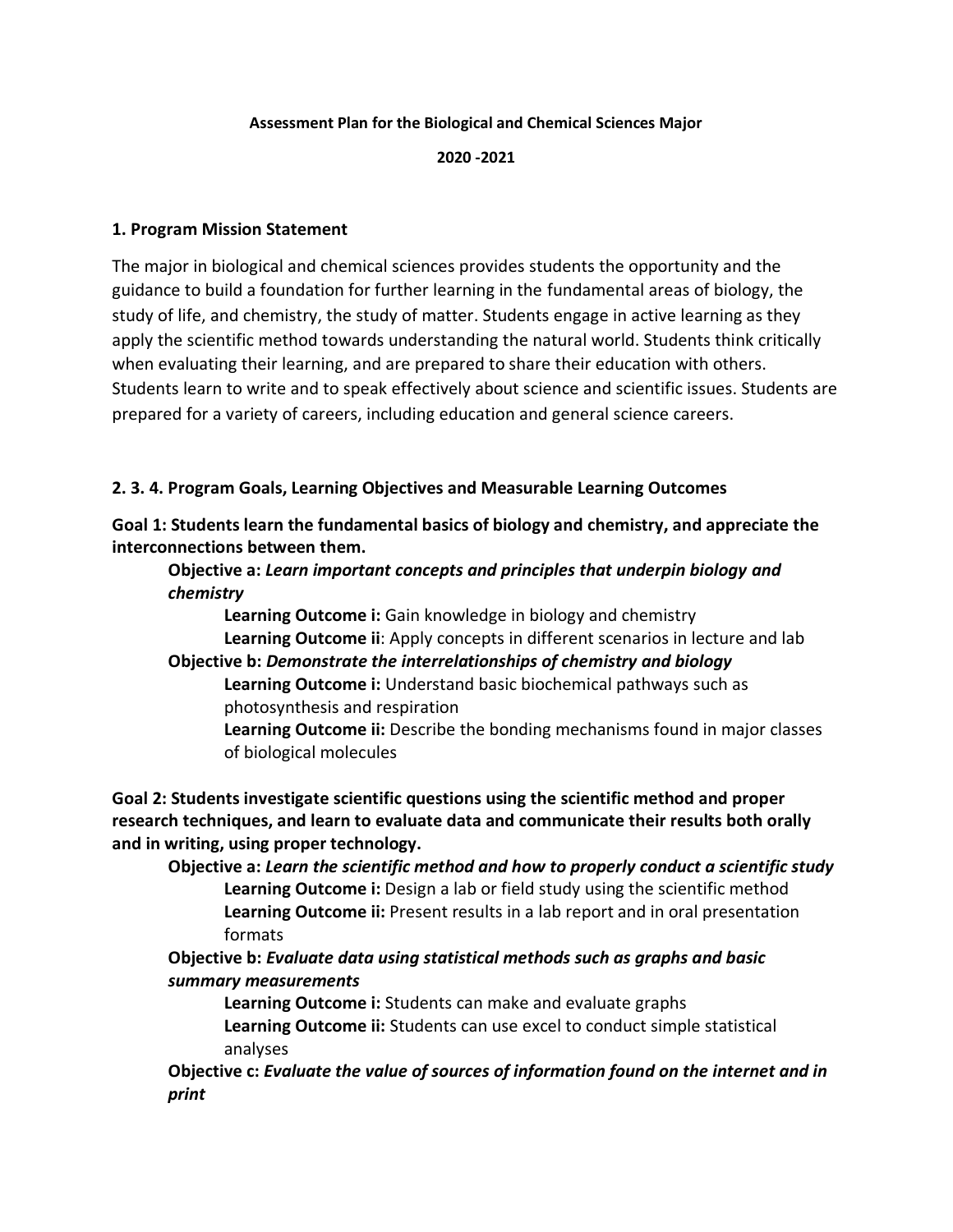**Learning Outcome i:** Learn how to find primary research sources **Learning Outcome ii:** Use primary literature sources to support a thesis

### **Goal 3: Students critically evaluate issues relating to science in society.**

### **Objective a:** *Investigate how science is important to society*

**Learning Outcome i:** Learn the importance of science to our everyday lives **Learning Outcome ii:** Discuss current scientific discoveries

# **Goal 4: Students learn the value of science in the liberal arts and for lifelong learning. Objective a:** *Understand the value of diverse perspectives in scientific study* **Learning Outcome i:** Group work where students interact with their peers **Learning Outcome ii:** Learn to be creative in scientific investigations

## **5. Means of Assessment of Outcomes**

| Goal         | Objective                                                                                                            | Outcome                  | How        | Measurement | <b>Success</b> | Data   |  |  |
|--------------|----------------------------------------------------------------------------------------------------------------------|--------------------------|------------|-------------|----------------|--------|--|--|
|              |                                                                                                                      |                          | Outcome is | Tool        | Criteria       | Locati |  |  |
|              |                                                                                                                      |                          | Measured   |             |                | on     |  |  |
| $\mathbf{1}$ | Students learn the fundamental basics of biology and chemistry, and appreciate the<br>interconnections between them. |                          |            |             |                |        |  |  |
|              | a. Learn                                                                                                             | i. Gain                  | Exams and  | Locally     | 70%            | Fac    |  |  |
|              | important                                                                                                            | knowledge in             | homework   | Developed   | received a     | ulty   |  |  |
|              | concepts and<br>principles that<br>underpin<br>biology and<br>chemistry                                              | biology and<br>chemistry | questions  | Rubrics     | C or higher    | files  |  |  |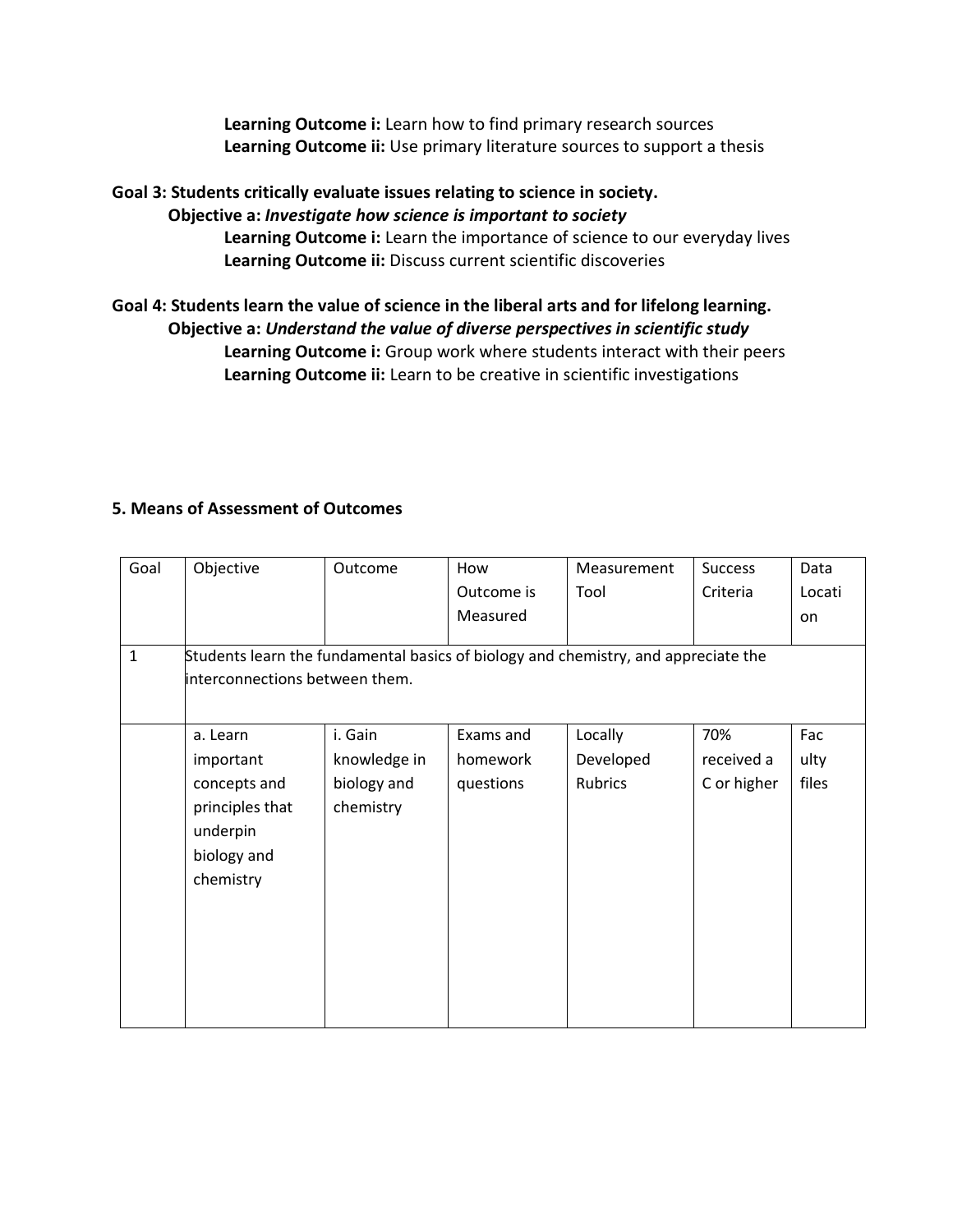|      |                                                                             | ii. Apply<br>concepts in<br>different<br>scenarios in<br>lecture and<br>lab                           | Discussion<br>questions<br>and lab<br>reports/han<br>douts                                                                                                                                              | Locally<br>Developed<br><b>Rubrics</b> | 70%<br>received a<br>C or higher | Fac<br>ulty<br>files |
|------|-----------------------------------------------------------------------------|-------------------------------------------------------------------------------------------------------|---------------------------------------------------------------------------------------------------------------------------------------------------------------------------------------------------------|----------------------------------------|----------------------------------|----------------------|
|      |                                                                             |                                                                                                       |                                                                                                                                                                                                         |                                        |                                  |                      |
| Goal | Objective                                                                   | Outcome                                                                                               | How<br>Outcome is<br>Measured                                                                                                                                                                           | Measurement<br>Tool                    | <b>Success</b><br>Criteria       | Data<br>Locati<br>on |
|      | b. Demonstrate<br>the<br>interrelationshi<br>ps of chemistry<br>and biology | i. Understand<br>basic<br>biochemical<br>pathways<br>such as<br>photosynthesi<br>s and<br>respiration | Class<br>activities in<br><b>Biol 130,</b><br>specifically<br>the<br>diagrams of<br>photosynth<br>esis and<br>respiration,<br>Chem 213 -<br>lab activity,<br>and Chem<br>214, final<br>exam<br>question | Locally<br>Developed<br><b>Rubrics</b> | 70%<br>received a<br>C or higher | Fac<br>ulty<br>files |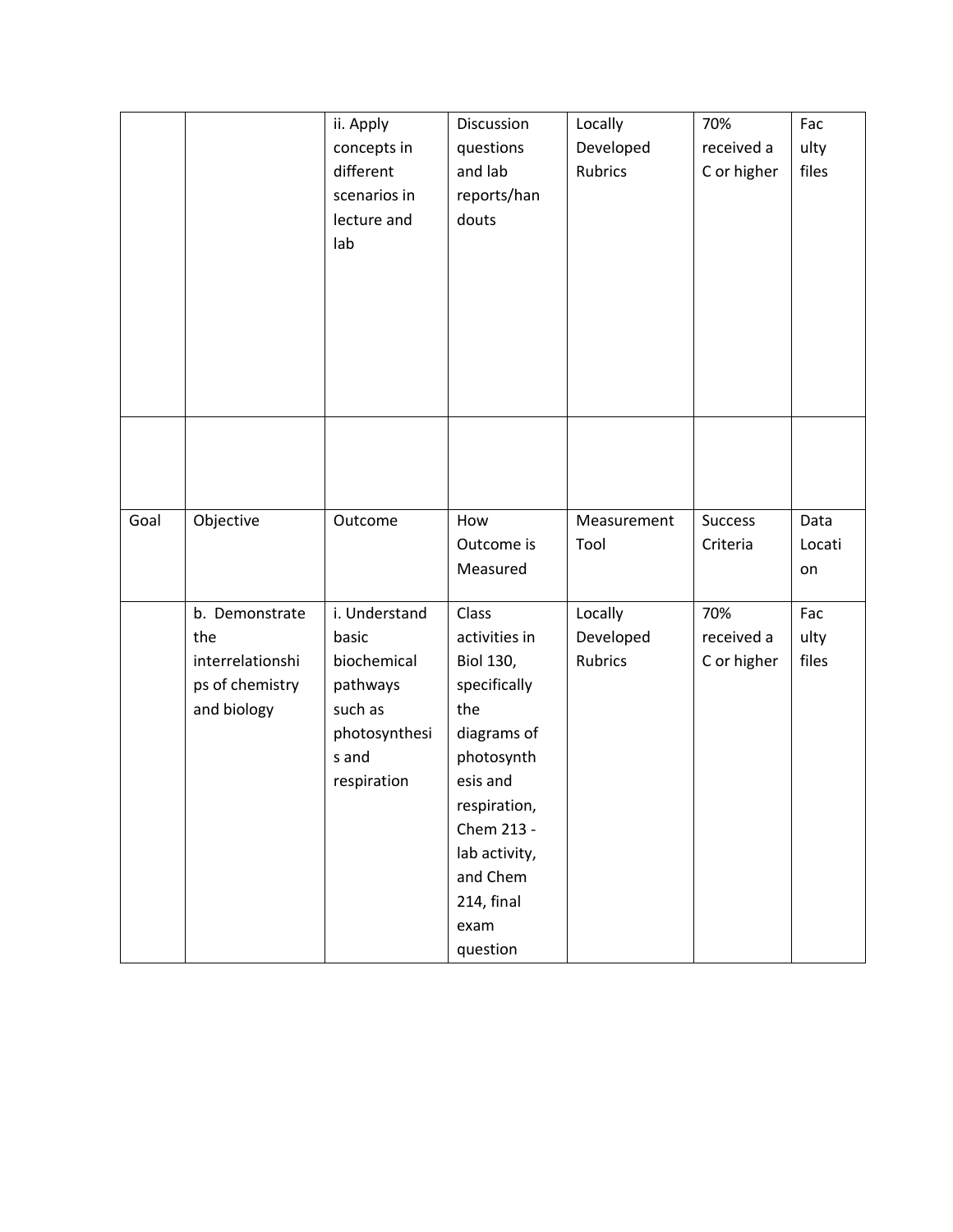|   |                                                                                                                                                                                                                           | ii. Describe<br>the bonding                                            | Exams and<br>lab activities | Locally<br>Developed                   | 70%<br>received a                | Fac<br>ulty                |
|---|---------------------------------------------------------------------------------------------------------------------------------------------------------------------------------------------------------------------------|------------------------------------------------------------------------|-----------------------------|----------------------------------------|----------------------------------|----------------------------|
|   |                                                                                                                                                                                                                           | mechanisms<br>found in<br>major classes<br>of biological<br>molecules  |                             | <b>Rubrics</b>                         | C or higher                      | files                      |
| 2 | Students investigate scientific questions using the scientific method and proper research<br>techniques, and learn to evaluate data and communicate their results both orally and in writing,<br>using proper technology. |                                                                        |                             |                                        |                                  |                            |
|   | a. Learn the<br>scientific<br>method and<br>how to properly<br>conduct a<br>scientific study                                                                                                                              | i. Design a lab<br>or field study<br>using the<br>scientific<br>method | Lab projects                | Locally<br>Developed<br><b>Rubrics</b> | 70%<br>received a<br>C or higher | Fac<br>ulty<br>files       |
|   |                                                                                                                                                                                                                           | ii. results in<br>lab report &<br>presentation                         | Lab projects                | $\boldsymbol{u}$                       | $\boldsymbol{u}$                 | $\boldsymbol{\mathcal{U}}$ |
|   | b. Evaluate data<br>using statistical<br>methods such<br>as graphs and<br>basic summary<br>measurements                                                                                                                   | i. Students can<br>make and<br>evaluate<br>graphs                      | Exams and<br>lab activities | Locally<br>Developed<br><b>Rubrics</b> | 70%<br>received a<br>C or higher | Fac<br>ulty<br>files       |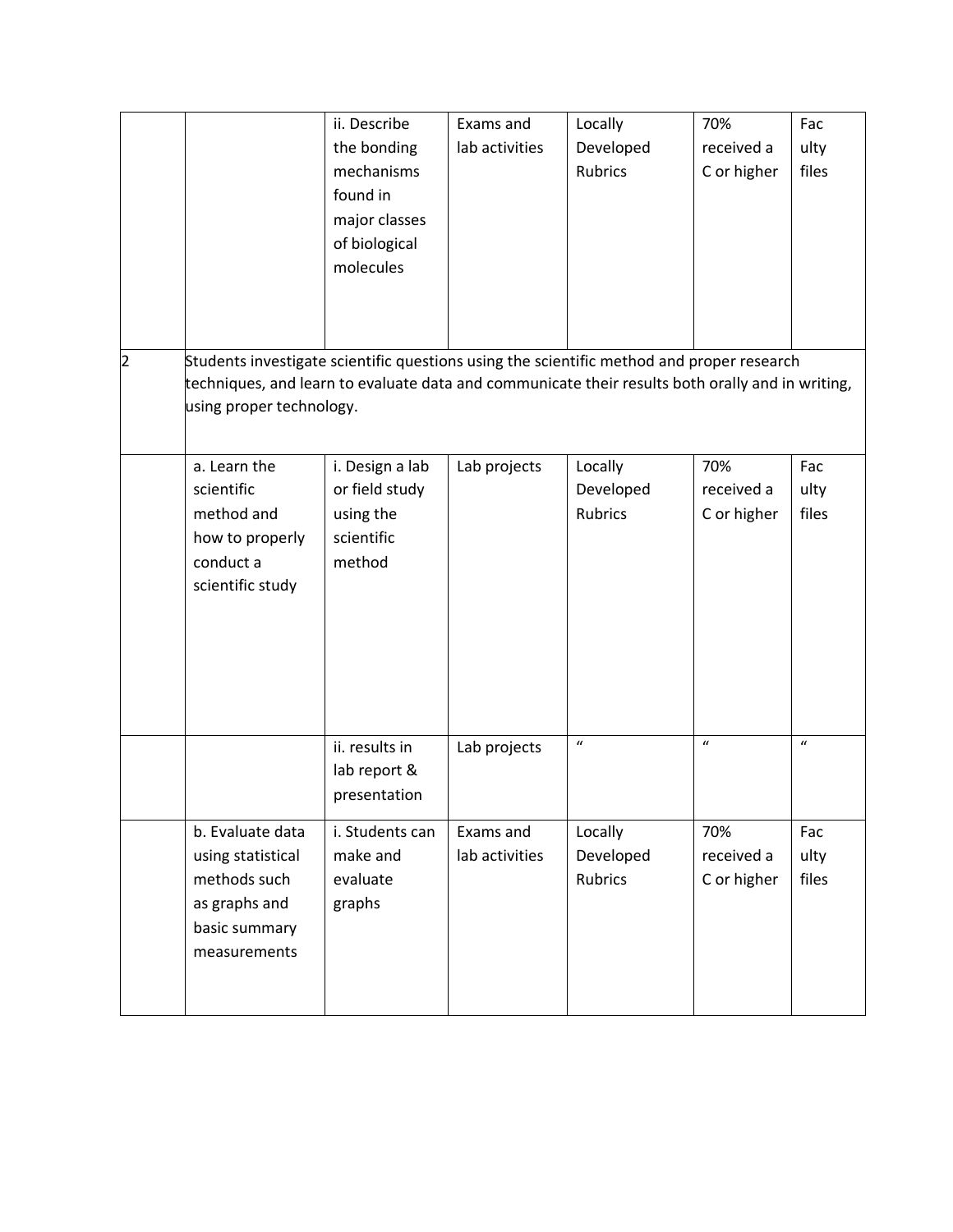|   |                                                                                                             | ii. Students<br>can use excel<br>to conduct<br>simple<br>statistical<br>analyses | Lab<br>activities                | Locally<br>Developed<br><b>Rubrics</b> | 70%<br>received a<br>C or higher | Fac<br>ulty<br>files |
|---|-------------------------------------------------------------------------------------------------------------|----------------------------------------------------------------------------------|----------------------------------|----------------------------------------|----------------------------------|----------------------|
|   | c. Evaluate the<br>value of sources<br>of information<br>found on the<br>internet and in<br>print           | i. Learn how<br>to find<br>primary<br>research<br>sources                        | Lab and<br>lecture<br>activities | Locally<br>Developed<br><b>Rubrics</b> | 70%<br>received a<br>C or higher | Fac<br>ulty<br>files |
|   |                                                                                                             | ii. Use primary<br>literature<br>sources to<br>support a<br>thesis               | Lab and<br>lecture<br>activities | Locally<br>Developed<br><b>Rubrics</b> | 70%<br>received a<br>C or higher | Fac<br>ulty<br>files |
| з | Students critically evaluate issues relating to science in society and learn proper research<br>techniques. |                                                                                  |                                  |                                        |                                  |                      |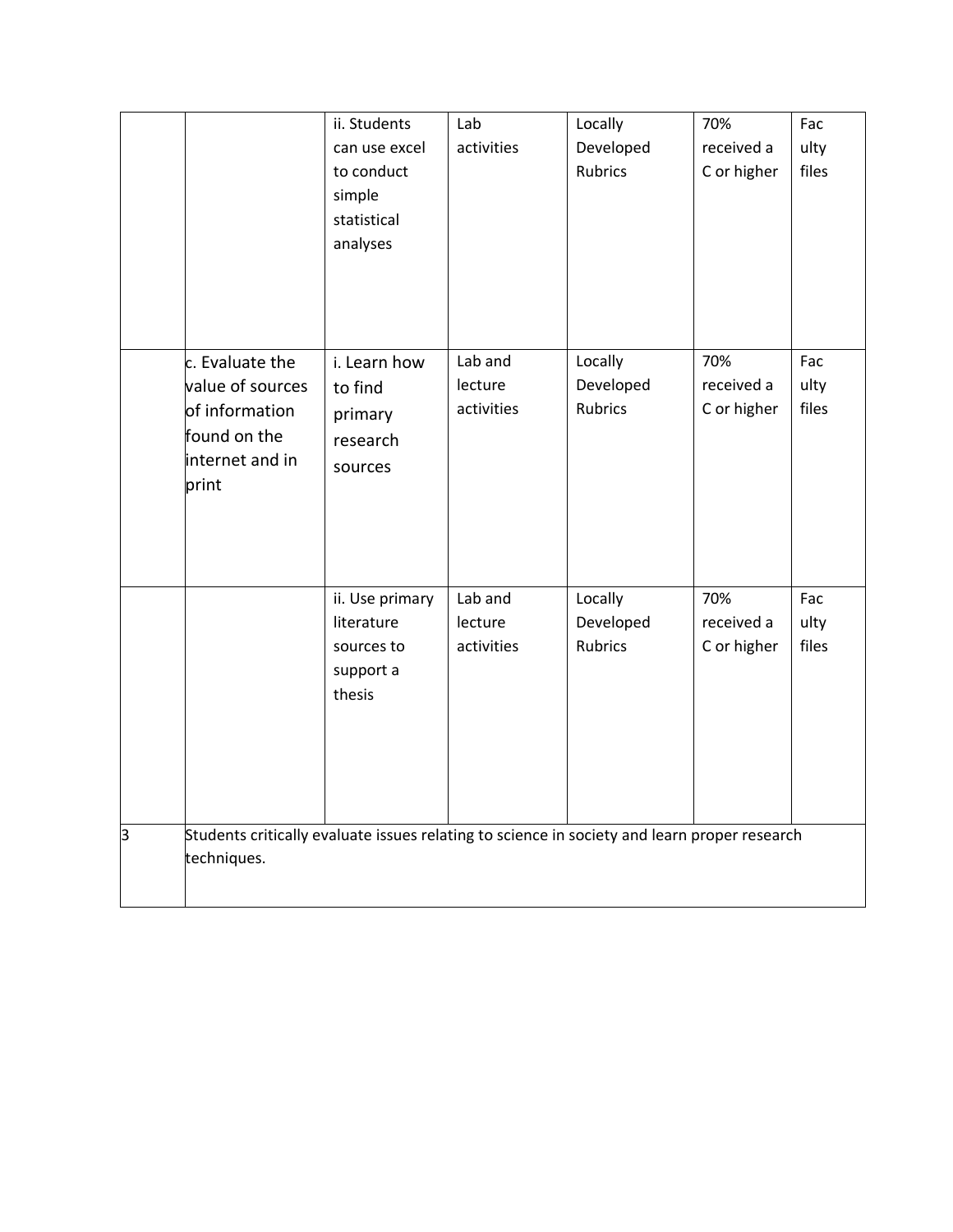|    | a. Investigate                                                                     | i. Learn the              | Class        | Locally                     | 70%         | Fac           |
|----|------------------------------------------------------------------------------------|---------------------------|--------------|-----------------------------|-------------|---------------|
|    | how science is                                                                     | importance of             | discussions  | Developed                   | received a  | ulty          |
|    | important to                                                                       | science to our            | and projects | Rubrics                     | C or higher | files         |
|    | society                                                                            | everyday lives            |              |                             |             |               |
|    |                                                                                    |                           |              |                             |             |               |
|    |                                                                                    |                           |              |                             |             |               |
|    |                                                                                    |                           |              |                             |             |               |
|    |                                                                                    |                           |              |                             |             |               |
|    |                                                                                    |                           |              |                             |             |               |
|    |                                                                                    | ii. Discuss               | Class        | Locally                     | 70%         | Fac           |
|    |                                                                                    |                           | discussions  |                             |             |               |
|    |                                                                                    | current                   |              | Developed<br><b>Rubrics</b> | received a  | ulty<br>files |
|    |                                                                                    | scientific<br>discoveries | and projects |                             | C or higher |               |
|    |                                                                                    |                           |              |                             |             |               |
|    |                                                                                    |                           |              |                             |             |               |
|    |                                                                                    |                           |              |                             |             |               |
|    |                                                                                    |                           |              |                             |             |               |
| 4. | Students learn the value of science in the liberal arts and for lifelong learning. |                           |              |                             |             |               |
|    |                                                                                    |                           |              |                             |             |               |
|    |                                                                                    |                           |              |                             |             |               |
|    | a. Understand                                                                      | i. Group work             | Lab and      | Locally                     | 70%         | Fac           |
|    | the value of                                                                       | where                     | lecture      | Developed                   | received a  | ulty          |
|    | diverse                                                                            | students                  | projects     | Rubrics                     | C or higher | files         |
|    | perspectives in                                                                    | interact with             |              |                             |             |               |
|    | scientific study.                                                                  | their peers               |              |                             |             |               |
|    |                                                                                    |                           |              |                             |             |               |
|    |                                                                                    |                           |              |                             |             |               |
|    |                                                                                    |                           |              |                             |             |               |
|    |                                                                                    |                           |              |                             |             |               |
|    |                                                                                    | ii. Learn to be           | Lab and      | Locally                     | 70%         | Fac           |
|    |                                                                                    | creative in               | lecture      | Developed                   | received a  | ulty          |
|    |                                                                                    | scientific                | projects     | <b>Rubrics</b>              | C or higher | files         |
|    |                                                                                    | investigations            |              |                             |             |               |
|    |                                                                                    |                           |              |                             |             |               |
|    |                                                                                    |                           |              |                             |             |               |
|    |                                                                                    |                           |              |                             |             |               |
|    |                                                                                    |                           |              |                             |             |               |
|    |                                                                                    |                           |              |                             |             |               |
|    |                                                                                    |                           |              |                             |             |               |